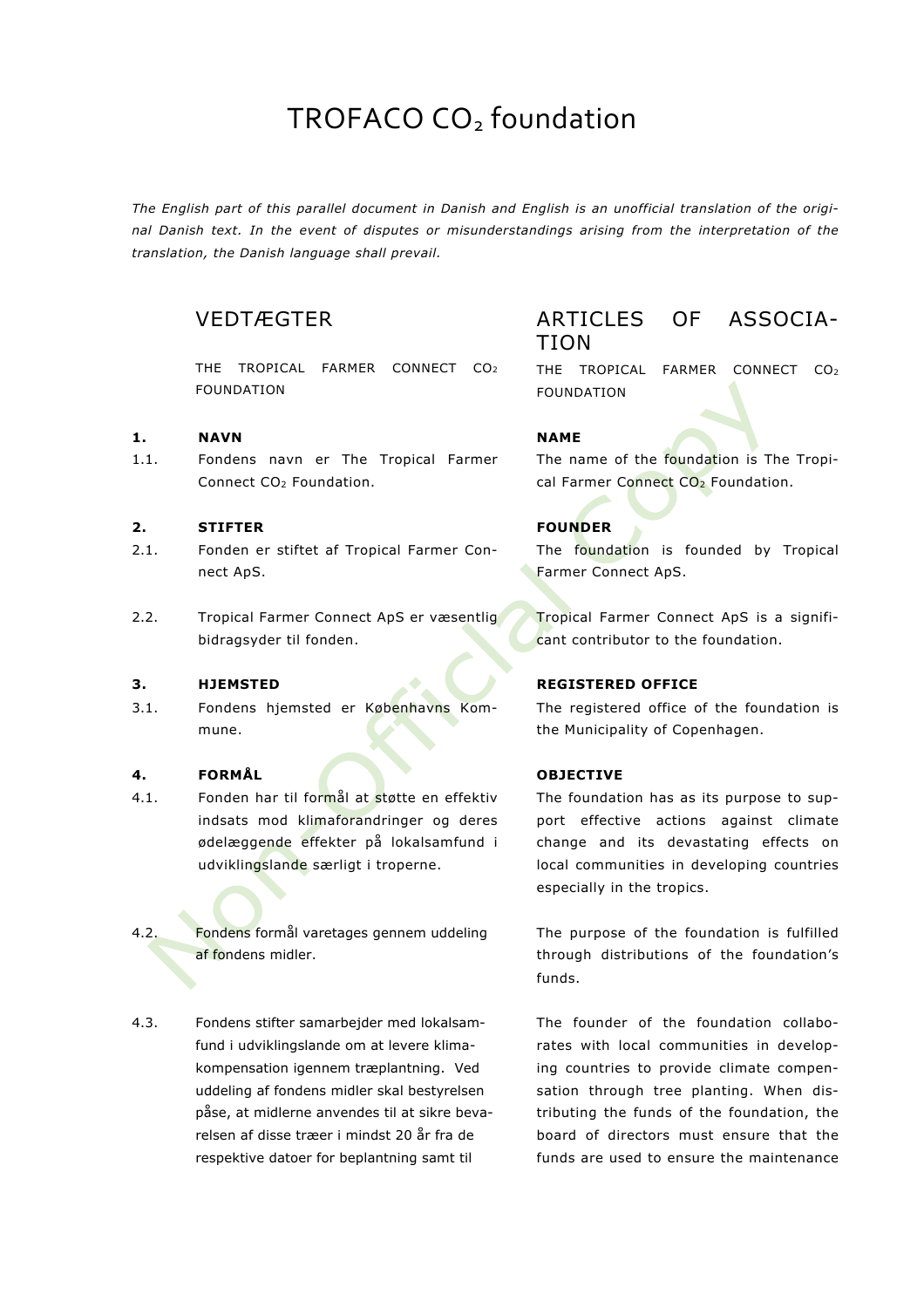- 4.4. Stifteren kan stille forslag om udlodning af fondens midler baseret på forslag fra stifterens partnere i de udviklingslande, hvor stifteren er aktiv. Stifteren vil desuden formidle kontakt til de lokale partnere og lokalsamfund samt levere nødvendig dokumentation, som bestyrelsen måtte kræve for at kunne foretage en kvalificeret beslutning om uddeling.
- 4.5. Støtte kan efter bestyrelsens beslutning primært ydes til de pågældende lokalsamfund i forhold til deres indsats med at plante og vedligeholde træer.
- 4.6. Ingen har retskrav på støtte fra fonden. No one has a legal claim for support from

- 5.1. På stiftelsestidspunktet udgør fondens aktiver DKK 1.000.000, hvoraf DKK 500.000 er indbetalt kontant og DKK 500.000 er indbetalt ved et gældsbrev. Fondens egenkapital udgør på stiftelsestidspunktet DKK 1.000.000.
- 5.2. De aktiver, der foreligger ved fondens stiftelse, eller hvad der træder i stedet herfor, kan ikke anvendes til uddeling.
- 5.3. Fonden overtager ikke andre værdier i forbindelse med stiftelsen.
- 5.4. Stifter har forpligtet sig til hvert år at indbetale 30% af sin årlige omsætning til fonden. Disse midler skal uddeles til de i pkt. 4 angivne formål.

udvikling i lokalsamfundene.  $\qquad \qquad$  of these trees for at least 20 years from the respective dates of planting as well as for development in the local communities.

> The founder can make proposals for the distribution of the foundation's funds based on proposals from the founder's partners in the developing countries, where the founder is active. In addition, the founder will mediate contact with the local partners and local communities and provide necessary documentation that the board of directors may require in order to be able to make a qualified decision on distribution.

> According to the decision of the board of directors, support can primarily be provided to the local communities in question in relation to their effort with planting and maintaining trees.

> the foundation.

### **5. FONDENS KAPITAL THE FOUNDATION'S CAPITAL**

At the time of foundation, the foundation's assets amount to DKK 1,000,000, of which DKK 500,000 is paid up and DKK 500,000 is provided by a promissory note. At the time of foundation, the foundation's equity amounts to DKK 1,000,000.

The assets which exist at the foundation of the foundation, or what replaces it, cannot be used for distribution.

The foundation does not take over other values in connection with the foundation.

The founder has undertaken to pay 30% of its yearly turnover into the fund each year. These funds shall be distributed for the in article 4 stated purposes.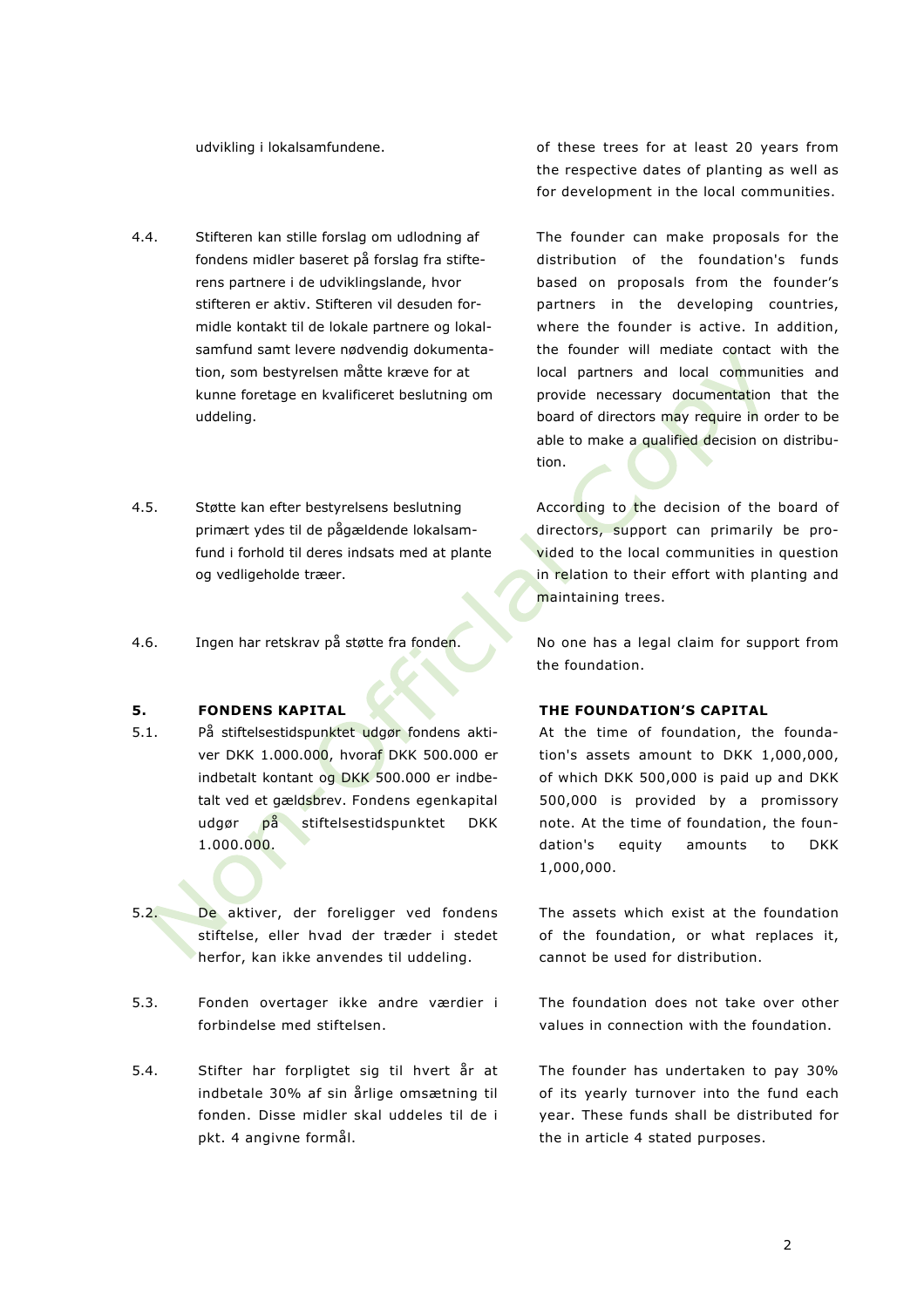- 6.1. Der er ikke tillagt stifteren særlige rettigheder i forbindelse med fondes stiftelse eller i øvrigt.
- 6.2. Fondens midler kan ikke på noget tidspunkt gå tilbage til stifteren.

### **7. ANBRINGELSE AF MIDLER PLACEMENT OF FUNDS**

7.1. Det er bestyrelsens ansvar, at fondens aktiver til enhver tid er anbragt i overensstemmelse med den til enhver tid gældende fondslovgivning.

### **8. ÅRETS OVERSKUD ANNUAL PROFIT**

- 8.1. Årets overskud, samt beløb, der er henlagt fra tidligere år med henblik på uddeling anvendes til de i pkt. 4 angivne formål, jf. dog punkt. 8.2.
- 8.2. Bestyrelsen kan bestemme, at hele eller dele af fondens årlige overskud henlægges til brug for senere uddeling, såfremt dette efter bestyrelsens skøn er hensigtsmæssigt eller nødvendigt for at realisere fondens formål.
- 8.3. Bestyrelsen kan foretage rimelige henlæggelser af årets overskud til konsolidering af fondens formue.

- 9.1. Fonden ledes af en bestyrelse på 3 til 4 medlemmer.
- 9.2. Fondens første bestyrelse udpeges af stifteren.
- 9.3. Bestyrelsen skal til enhver tid bestå af et eller flere uafhængige medlemmer, så fonden har en i forhold til stifter selvstændig ledelse.

### 9.4. Ved udpegelsen af bestyrelsesmedlemmer When appointing board members, efforts

### **6. FORHOLDET TIL STIFTEREN RELATIONSHIP WITH THE FOUNDER**

No special rights have been conferred on the founder in connection with the establishment of the foundation or otherwise.

The funds of the foundation may not at any time go back to the founder.

It is the responsibility of the board of directors that the foundation's assets at all times are placed in accordance with the foundation legislation in force at any given time.

The annual profit, as well as amounts set aside from previous years for distribution shall be used for the in article 4 stated purposes, cf., however, article 8.2.

The board of directors may decide that all or part of the foundation's annual profit is set aside for later distribution, if this is, in the board of directors' opinion, appropriate or necessary to realize the purpose of the foundation.

The board of directors may make reasonable provisions for the annual profit to consolidate the foundation's assets.

### **9. FONDENS LEDELSE MANAGEMENT OF THE FOUNDATION**

The foundation is managed by a board of directors consisting of 3 to 4 members.

The foundation's first board of directors is appointed by the founder.

The board of directors must at all times consist of one or more independent members, so that the foundation has an in relation to the founder independent management.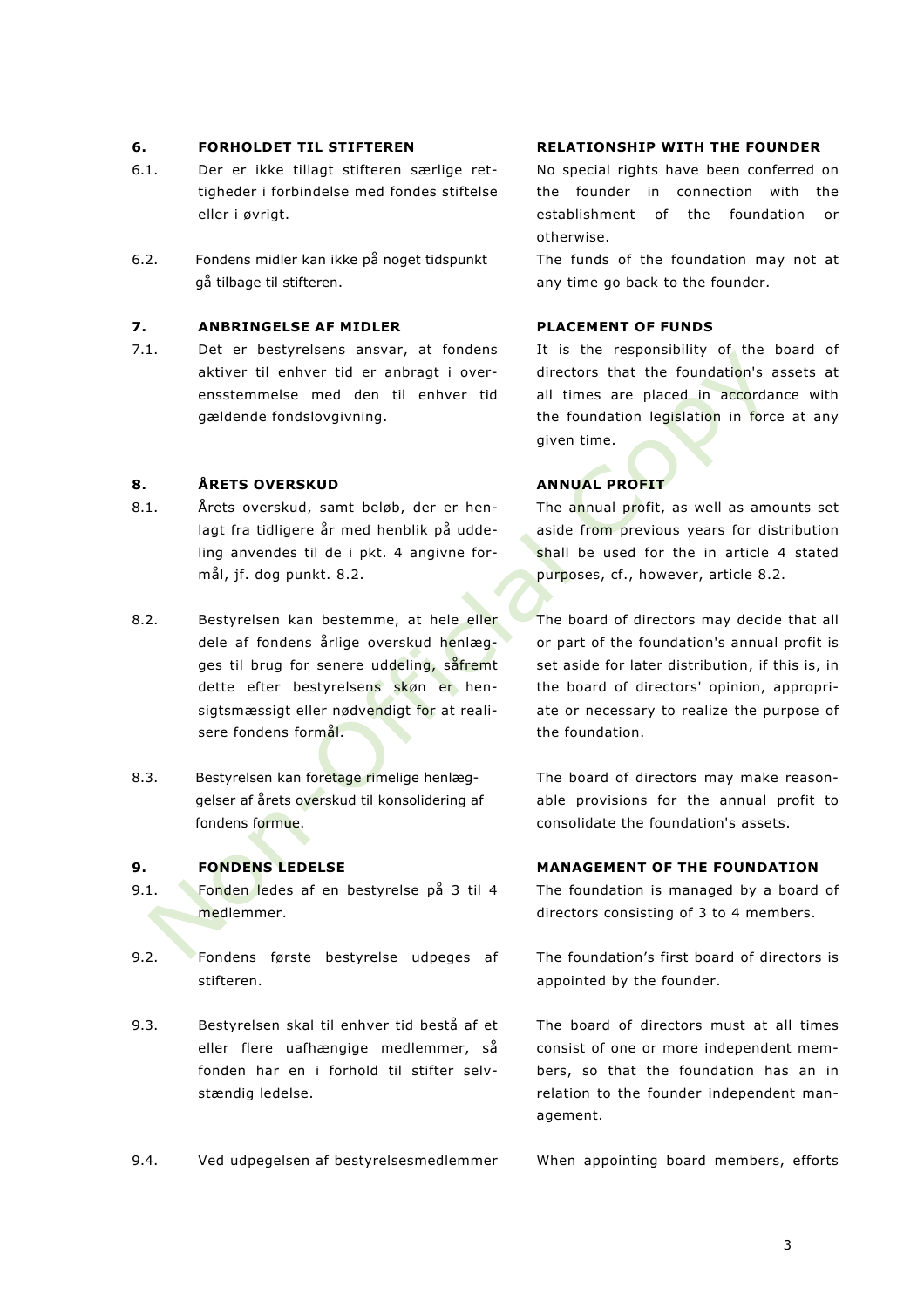skal det tilstræbes at udpege medlemmer, der har viden og erfaring inden for områder af relevans for fremme af fondens formål. De udpegede medlemmer skal opfylde kravene til bestyrelsesmedlemmer i den til enhver tid gældende fondslovgivning.

- 9.5. Et medlem af bestyrelsen skal have økonomisk ekspertise, ét medlem skal have juridisk ekspertise og ét medlem skal have erfaring med lokal-baseret skovbrug og lokal udvikling i troperne.
- 9.6. Bestyrelsen er selvsupplerende, og nye medlemmer vælges ved simpelt flertal. Genvalg kan finde sted.
- 
- 9.8. Et medlem af bestyrelsen skal senest fratræde bestyrelsen efter udløbet af den måned, hvor den pågældende fylder 75 år.
- 9.9. Bestyrelsen kan fastsætte en forretningsorden for sit virke.
- 9.10. Bestyrelsen afholder møde, når formanden skønner det nødvendigt, dog mindst 1 gang årligt. Desuden afholdes bestyrelsesmøder når det begæres af et medlem af bestyrelsen eller af en eventuel direktør eller af revisor. Formanden indkalder til bestyrelsesmøder med mindst 14 dages varsel og påser at samtlige bestyrelsesmedlemmer indkaldes.
- 9.11. Uddeling fra fonden kan alene besluttes af bestyrelsen under et bestyrelsesmøde.

9.12. Bestyrelsen skal føre referat over de på The board of directors must keep minutes

must be made to appoint members who have knowledge and experience in areas relevant to the promotion of the foundation's objectives. The appointed members must meet the requirements for board members in the foundation legislation in force at any given time.

One member of the board of directors must have economic expertise, one member must have legal expertise and one member must have experience with localbased forestry and local development in the tropics.

The board of directors is co-opting, and new members are elected by a simple majority of votes. Re-election may take place.

9.7. Bestyrelsen vælger selv sin formand. The board of directors elects its chairman amongst its members.

> A member of the board of directors must resign from the board of directors no later than after the end of the month in which he or she reaches the age of 75.

> The board of directors may establish rules of procedure for its activities.

> The board of directors meets when the chairman deems it necessary, but at least once a year. In addition, board meetings are held when requested by a member of the board of directors or by any manager or by the auditor. The chairman convenes board meetings with at least 14 days' notice and ensures that all board members are convened.

> Distribution from the foundation can only be decided by the board of directors during a board meeting.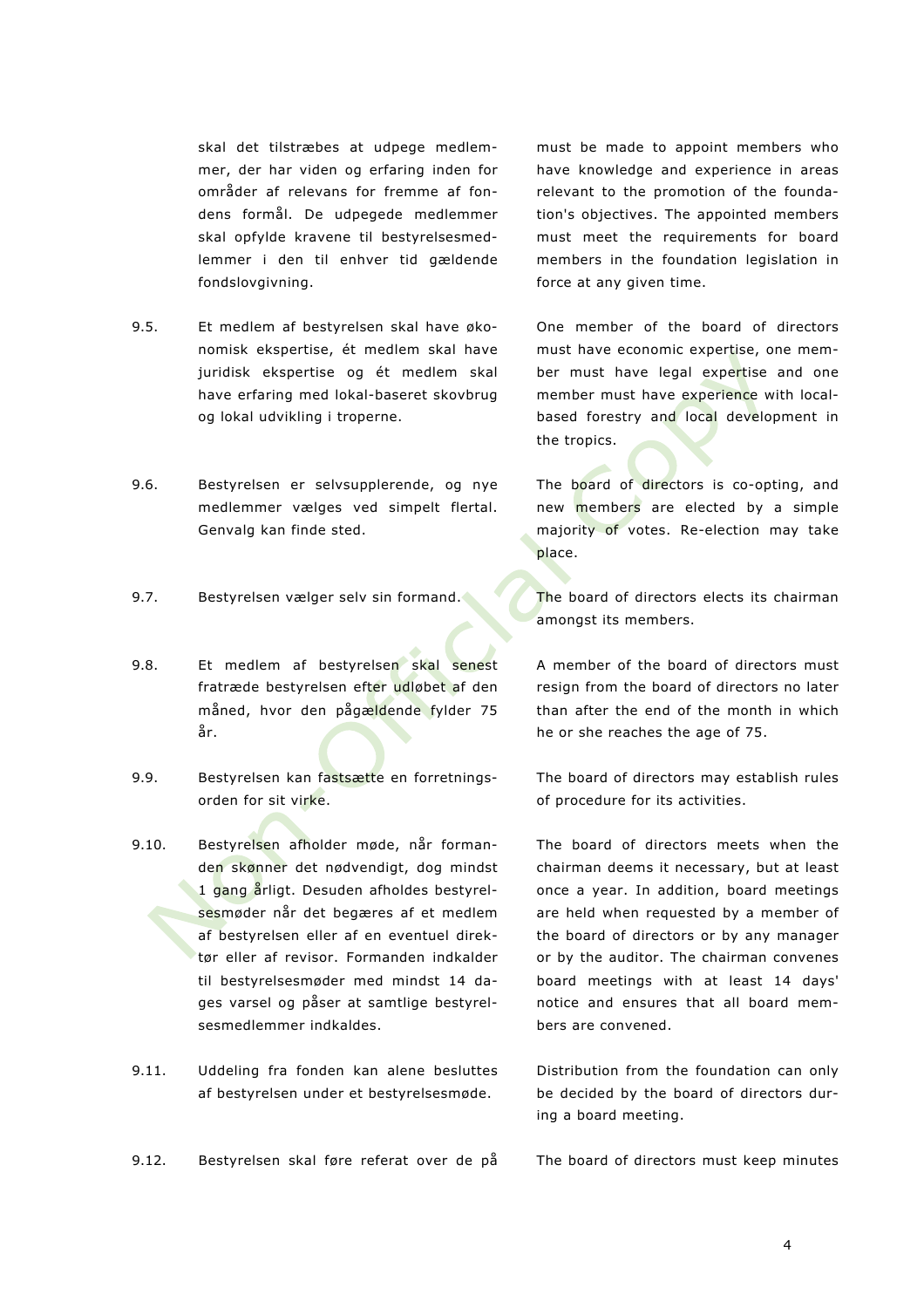bestyrelsesmøderne stedfundne forhandlinger og trufne beslutninger. Referatet underskrives af samtlige tilstedeværende medlemmer. Et medlem, som ikke er enig i bestyrelsens beslutning, har ret til at få sin mening indført i referatet.

- 9.13. Bestyrelsen er beslutningsdygtig, når mere end halvdelen af dens medlemmer er til stede eller repræsenteret. Beslutning må dog så vidt muligt ikke træffes, uden at samtlige bestyrelsesmedlemmer har haft adgang til at deltage i forhandlingen.
- 9.14. Beslutning træffes ved simpelt stemmeflertal, idet beslutninger vedrørende forhold omfattet af punkt 12 kræver enstemmighed. I tilfælde af stemmelighed er formandens stemme afgørende.
- 9.15. Bestyrelsen foreslår ledelsen og organisationen af fonden. Bestyrelsen træffer de nødvendige foranstaltninger til gennemførelse af fondens formål og er ansvarlig for udarbejdelse af budget og for regnskabets førelse.
- 9.16. For at minimere fondens administrative udgifter har stifteren forpligtet sig til uden omkostninger for fonden at understøtte bestyrelsens arbejde ved at yde sekretærbistand til fonden.
- 9.17. Bestyrelsen kan fastsætte et beskedent vederlag til sine medlemmer for arbejde udført for fonden. Vederlaget må ikke overstige, hvad der anses for sædvanligt efter hvervets art og arbejdets omfang, og hvad der må anses for forsvarligt i forhold til fondens økonomiske stilling.

of the negotiations and decisions made at the board meetings. The minutes are signed by all members present. A member who does not agree with the decision of the board of directors has the right to have his or her opinion entered in the minutes.

The board of directors forms a quorum when more than half of the board members are present. However, to the extent possible, no resolution shall be passed unless all board members have had the opportunity to participate in the negotiations.

Resolutions are passed by a simple majority of votes, provided however that resolutions comprised by clause 12 require unanimity of votes. In case of a tie, the chairman shall have the casting vote.

The board of directors is in charge of the management and organisation of the foundation. The board of directors shall take the necessary measures to implement the purpose of the foundation and is responsible for preparing the budget and for keeping the accounts.

In order to minimize the foundation's administrative expenses, the founder has undertaken to support the board's work at no cost to the foundation by providing secretarial assistance to the foundation.

The board of directors may stipulate modest remuneration to its members for work performed for the foundation. The remuneration shall not exceed what is considered usual according to the nature of the position and the scope of the work, and what must be considered justifiable in relation to the foundation's financial position.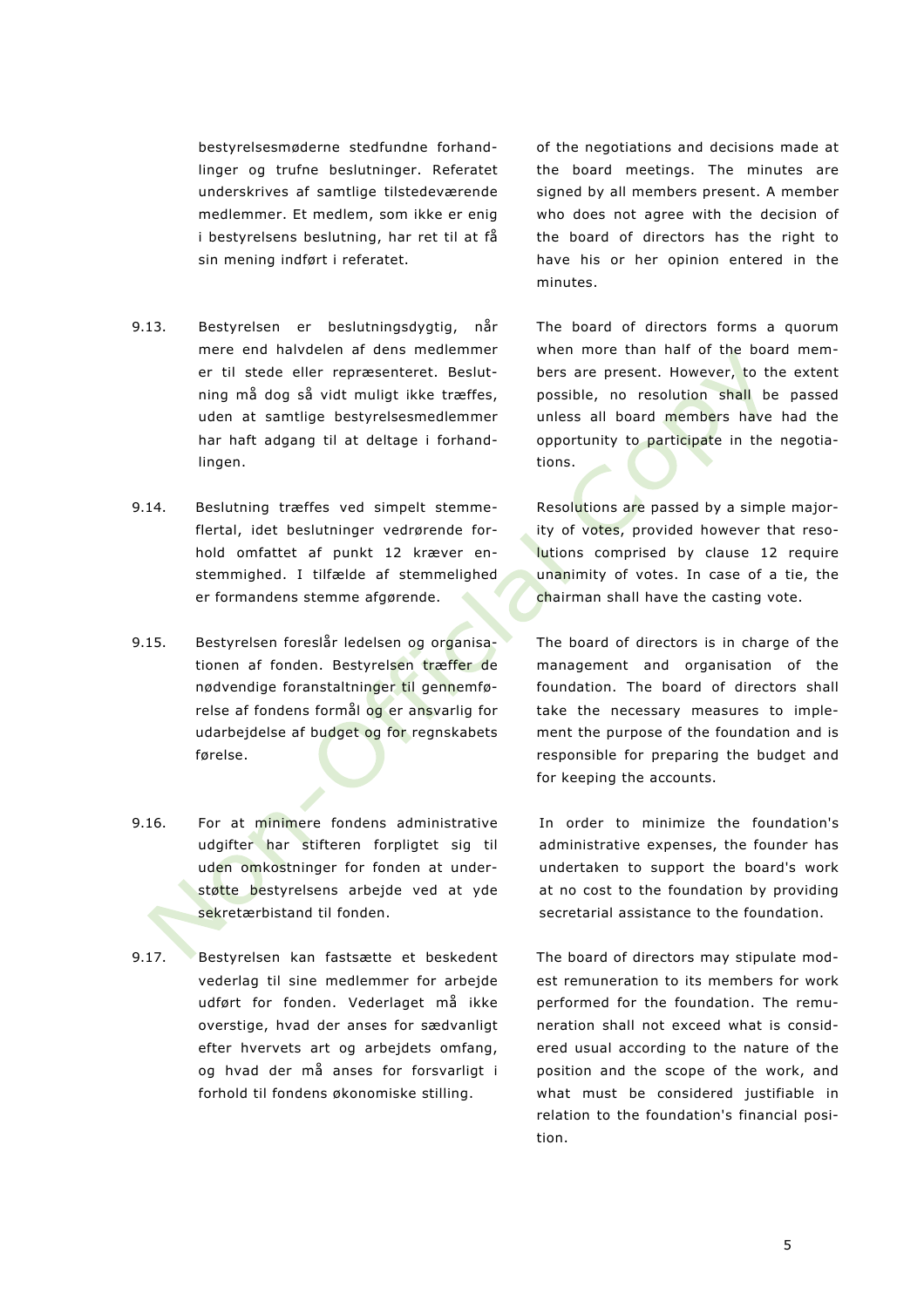9.18. Det påhviler bestyrelsen at påse, at der ikke tillægges stifteren, bestyrelsesmedlemmer, revisorer eller andre personer, der indtager en ledende stilling i fonden, andre ydelser end et beskedent vederlag, som ikke må overstige, hvad der anses for sædvanligt efter hvervets art og arbejdets omfang.

10.1. Fonden tegnes af formanden for bestyrelsen eller af den samlede bestyrelse.

### **11. REGNSKAB OG REVISION ACCOUNTS AND AUDITOR**

- 11.1. Fondens regnskabsår er kalenderåret. Første regnskabsår løber fra stiftelsen til den 31. december 2021.
- 11.2. Fonden skal udarbejde årsregnskab, som skal udarbejdes i overensstemmelse med god regnskabsskik.
- 11.3. Årsregnskabet skal underskrives af bestyrelsen inden 6 måneder efter regnskabsårets afslutning.
- 11.4. Fondens regnskaber revideres af en af bestyrelsen valgt revisor. Revisor vælges for ét år ad gangen. Genvalg kan finde sted.

## **12. VEDTÆGTSÆNDRINGER, OPLØSNING OG EKSTRAORDINÆRE DISPOSITIO-NER**

12.1. Fondens samlede bestyrelse kan ved enstemmighed træffe bestemmelse om ændring af vedtægterne eller opløsning af fonden, jf. dog punkt 12.3.

12.2. I tilfælde af opløsning skal fondens midler In the event of dissolution, the funds of

It is the responsibility of the board of directors to ensure that founder, board members, auditors, or other persons who hold a senior position in the foundation are not paid any services other than modest remuneration that may not exceed what is considered customary according to the nature of the position and the scope of the work.

### **10. TEGNINGSREGEL POWER TO BIND THE FOUNDATION**

The foundation is bound by the signature of the chairman or by the signature of the entire board of directors.

The **accounting** year of the foundation shall be the calendar year. The first accounting year runs from the foundation to 31 December 2021.

The foundation must prepare annual accounts, which must be prepared in accordance with generally accepted accounting principles.

The annual accounts must be signed by the board of directors within 6 months after the end of the financial year.

The foundation's accounts shall be audited by an accountant elected by the board of directors. The auditor shall be elected for 1 year at a time. Re-election may take place.

# **AMENDMENTS TO THE ARTICLES OF ASSOCIATION, DISSOLUTION, AND EKSTRAORDINARY ARRANGEMENTS**

The full board of directors of the foundation may, by unanimity of vote, decide on amendments to the articles of association or dissolution of the foundation, cf. however article 12.3.